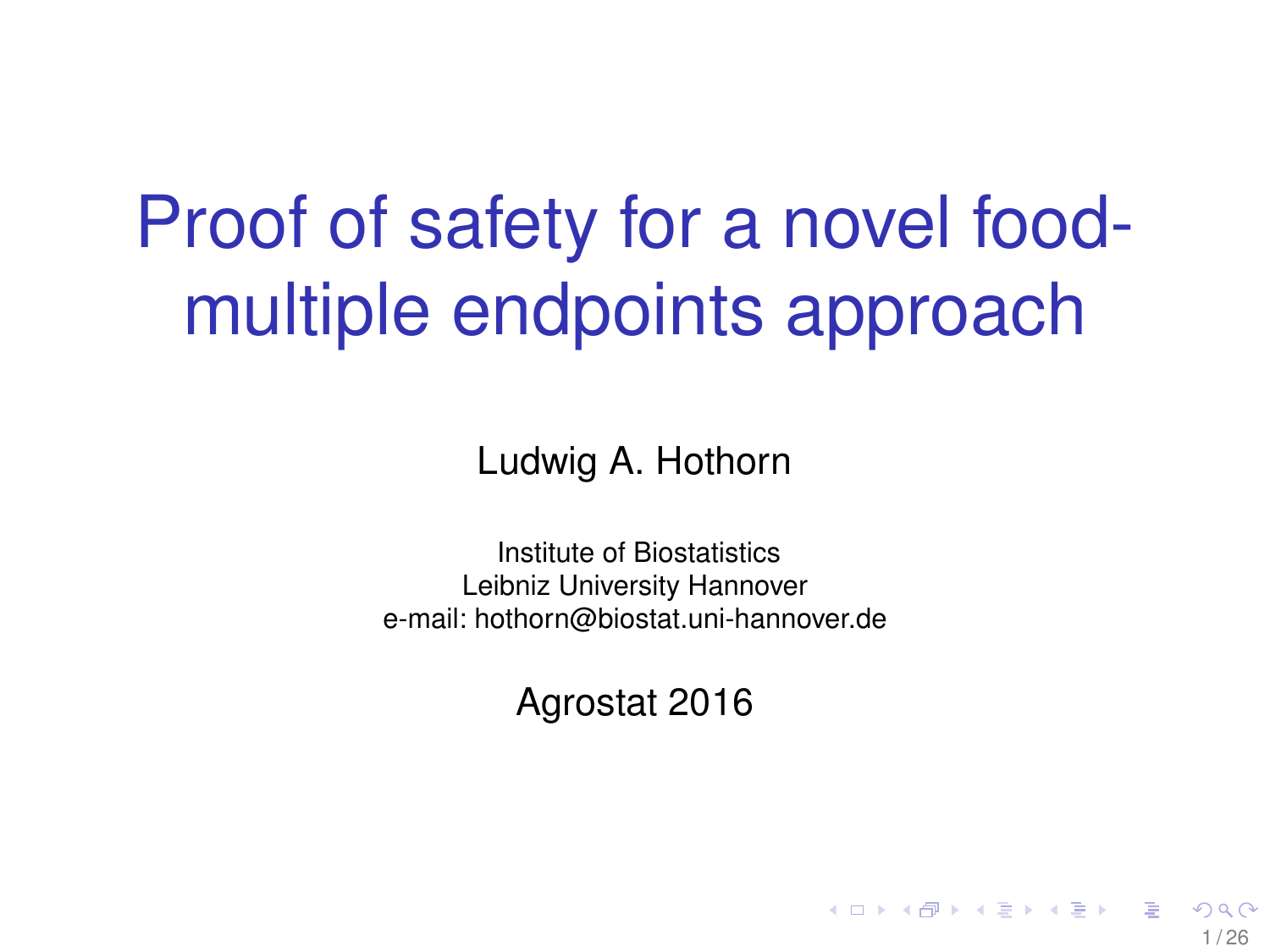#### The problem I

- Approval of a novel food requires both a statistical proof of efficacy and **a proof of safety for possible side effects**
- Two examples to demonstrate harmlessness of new GMO: Non-target species (lepidopteran larvae) in field trials of Bt-corn (Gathmann2006)

Molecular Federey (2006) 15-2677-2685

dve 10.11117 (1365-294X 2006-02962 v

#### Impact of Bt maize pollen (MON810) on lepidopteran larvae living on accompanying weeds

ACHIM GATHMANN \*LUDGER WIROOKS. LUDWIG A. HOTHORN & DETLEF BARTSCH\*and INGOLF SCHUPHAN\*

\*Archen University, Institute of Emvironmental Research, Chair of Ecology, Ecotoxicology and Ecochemistry, Worringerweg 1, 52062 Aschov, 1Strinkaulstr. 46, 52070 Auchen, Hilniversity of Hanover, Unit Biostatistics, Herrenbaruser Str. 2, D-30419 Hanover, Germany

#### Alectional

Environmental risks of Bt maize, particularly pollen drift from Bt maize, were assessed for nontareet lenidonteran larvae in maize field margins. In our experimental annroach, we carried out 3-year field trials on 6 ha total. Three treatments were used in a randomized block design with eight replications resulting in 24 plots: (i) near-isogenic control variety without insecticide (control). (ii) near-isogenic control variety with chemical insecticide (Baytroid) and (iii) Bt maize expressing the recombinant toxin. We established a weed strip (20 × 1 m) in every plot consisting of a Chenopodium album (goosefoot)/Sinapis alba (mustard) mixture. In these strips we measured diversity and abundance of lepidopteran larvae during maize bloom and pollen shed. C. album hosted five species but all in very low densities; therefore data were not suitable for statistical analysis. S. alba hosted nine species in total. Most abundant were Plutella xulostella and Pieris range. For these species no differences were detected between the Bt treatment and the control, but the chemical insecticide treatment reduced larval abundance significantly. Conclusions regarding experimental methodology and results are discussed in regard to environmental risk assessment and monitoring of genetically modified organisms.

Keyawyds Bt maize, insecticide, Lepidoptera, monitoring, nontarget effects, risk assessment

Received 22 November 2005; revision accepted 6 March 2006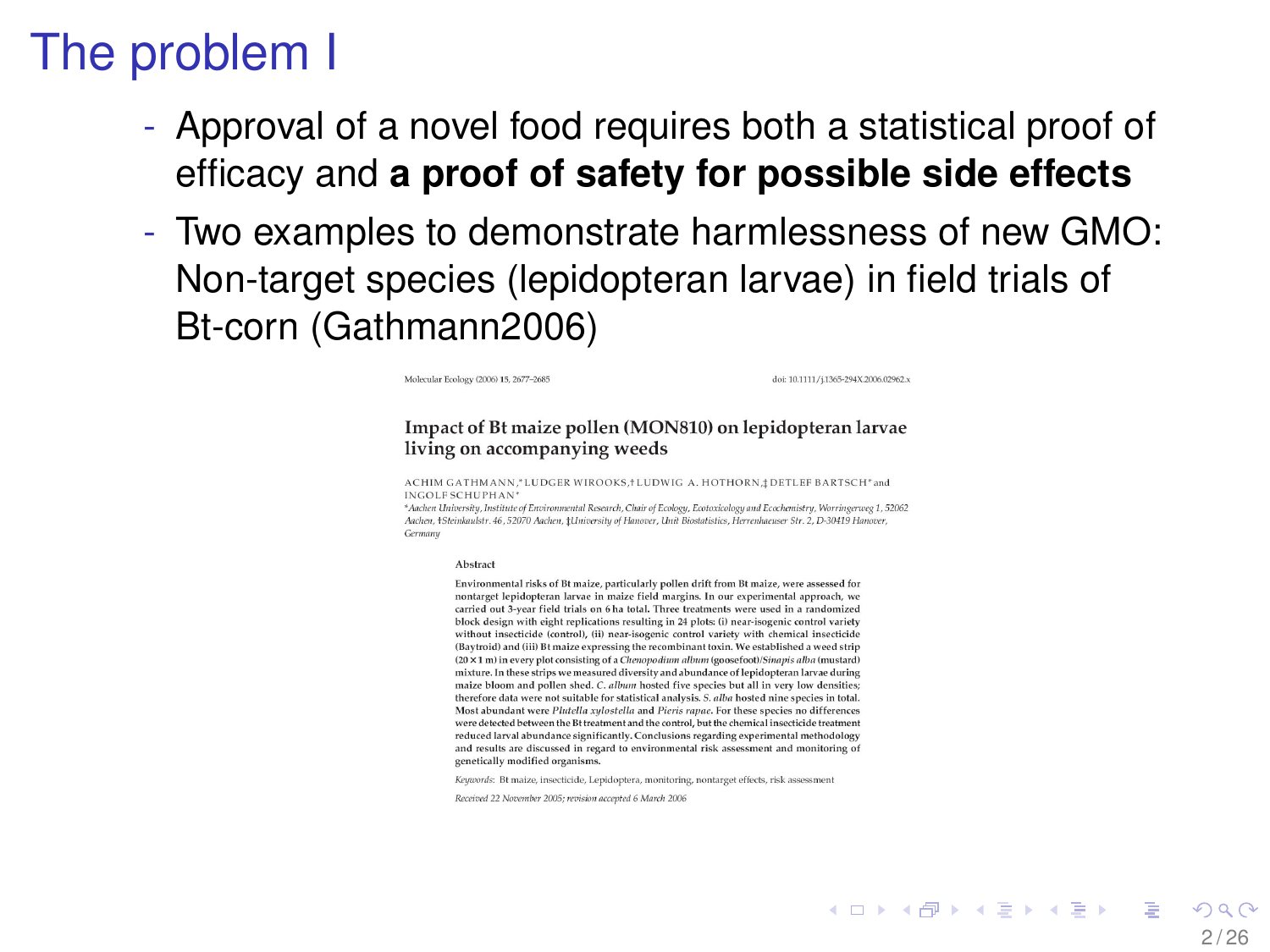#### The problem II

#### Nutritional components of oilseed rape seeds (Hothorn and Oberdoerfer 2006)



Accellately well-we as compared to configurations  $scoreed$ 

**Regulatory Toxicology** and **Pharmacology** 

Regulatory Toxicology and Pharmacology xxx (2005) xxx-xxx

www.alsocion.com/boost.closted

Statistical analysis used in the nutritional assessment of novel food using the proof of safety

Ludwig A. Hothorn, Regina Oberdoerfer \*

University of Hannover, LG Riotzainics, Herrenbacuser Str. 2, D-10419 Hannover, German Baser CropScience GrobH, Indiansement Hischat K607, D-65928 Frankfurt/Majn, Germany

Received 28 July 2005

#### Abstract

The safety assessment of Novel Food, including GM biotechnology-derived crops, starts with the comparison of the Novel Food with a traditional counterpart that is generally accepted as safe based on a history of human food use. Substantial equivalence is established if to meaningful difference from the conventional counterpart was found, leading to the conclusion that the Novel Food is as safe and nutritious as its traditional counterpart. In general, the non-significance of p value is used for the proof of safety. From a statistical perspective, the problems connected with such an approach are demonstrated, namely that quite different component-specific false negative error rates result. As an alternative, the proof of safety is discussed with the inherently related definition of safety thresholds. Moreover, parametric and non-parametric confidence intervals for the difference and the ratio to control (conventional line) are described in detail Finally, the treatment of multiple components for a global proof of safety is explained. D 2005 Elsevier Inc. All rights reserved.

the second contract of the contract contract of the contract of the contract of the contract of - Rather different aims, but similar statistical method

> イロト イ押 トイヨ トイヨ トーヨ 3 / 26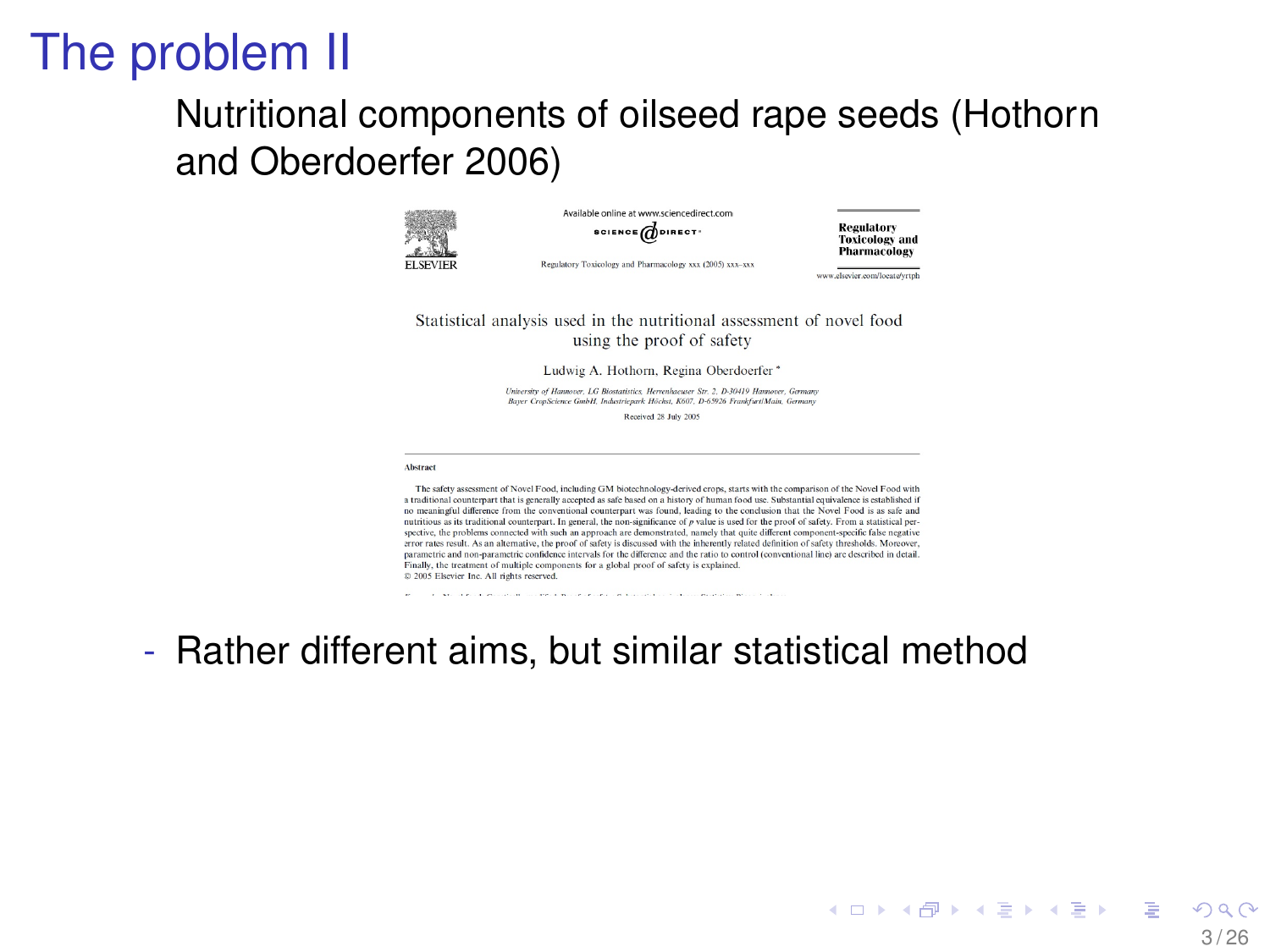# The problem III

- Classification from a statistical perspective
	- 1. Multiple secondary endpoints:
		- *i) a priori planned,*
		- *ii) solicited*
	- 2. Different scaled endpoints
	- 3. Aim: claiming similarity for almost all side effects
	- 4. Similarity  $\Rightarrow$  equivalence
	- 5. Difficulties with statistical claim of equivalence for a single endpoint:
		- i) choice of  $\delta$ , ii) power  $\pi, n_i$ , iii) effect size
	- 6. Even more difficult with **multivariate equivalence**
- Complex designs including blocks, locations, years (random factors!).

For simplicity here considering a completely randomized one-way layout with the two treatments GMO and near-isogenic variety.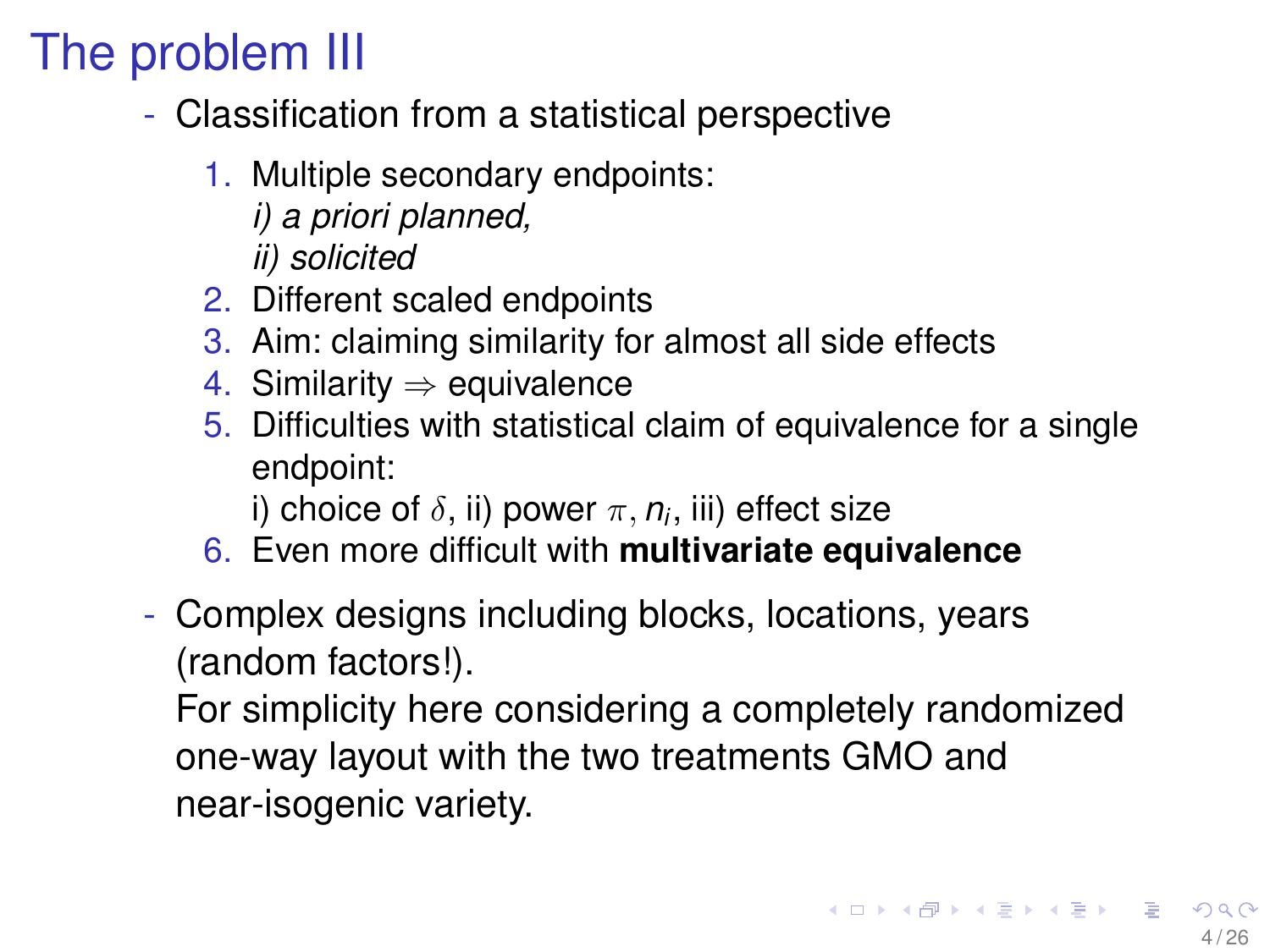# The problem IV

- The long-term acceptance of the isogenic variety is supposed in the environment, for feeding animals and human consumption.

Therefore inference  $\mu_{GMO} - \mu_{iso}$  is appropriate for demonstrating harmlessness

- A multiple endpoint problem exists: **hundreds of species** (including both sexes and development stages) or **compositional components** will be observed/ measured: *y*1, ...., *y<sup>k</sup>* .
- Why (the commonly-used) non-significance of a point-zero hypothesis test, such as t-test, is inappropriate? Simply: Absence of evidence is not evidence of absence (Altman and Bland, 2004)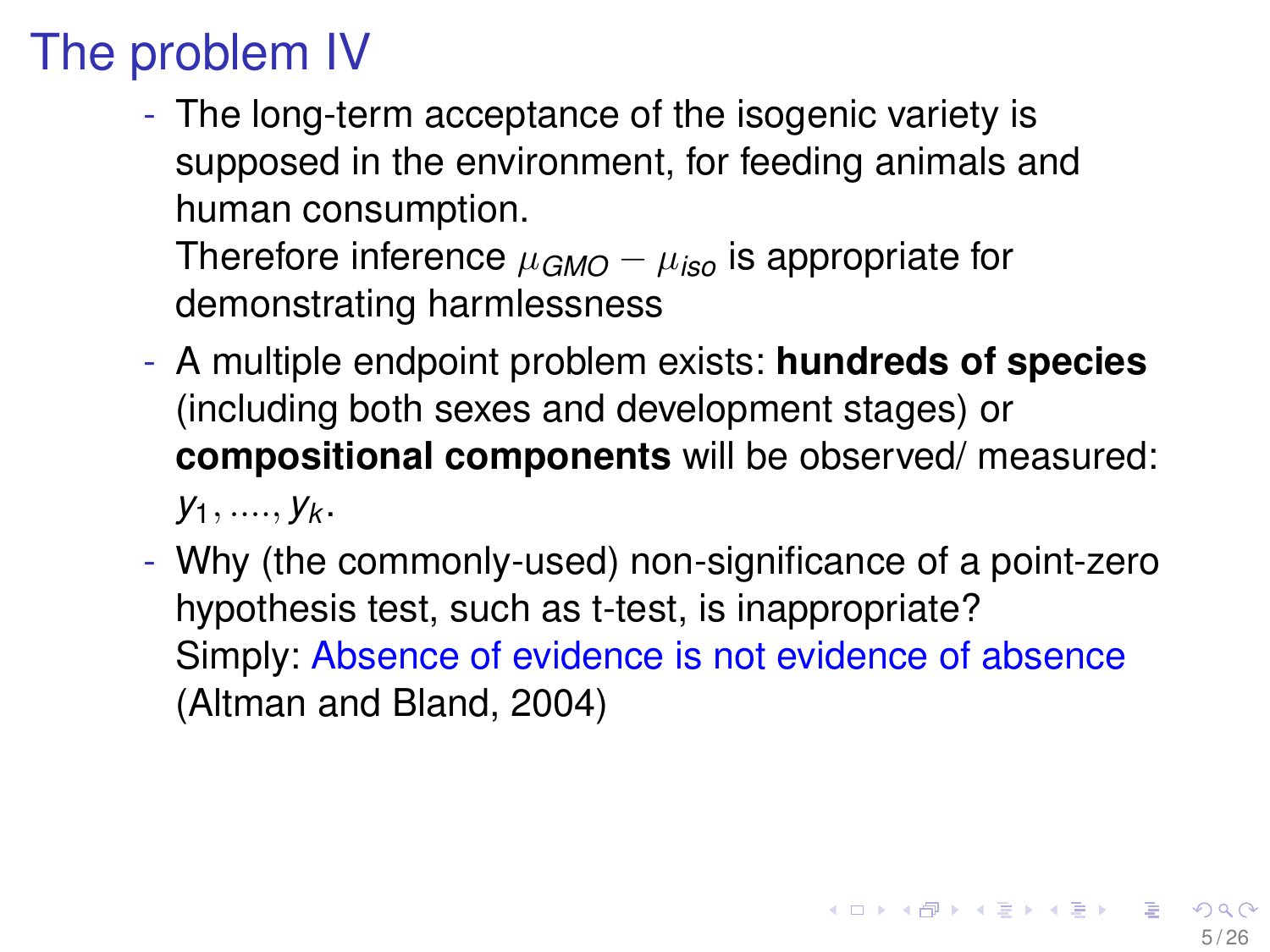## The problem V

- I.e. this proof of hazard is inappropriate, particularly because sample size is not defined (EFSA working group). But sample size matters seriously!
- Therefore, the **proof of safety** should be used. Objective: formulate a proof of safety approach for multiple endpoints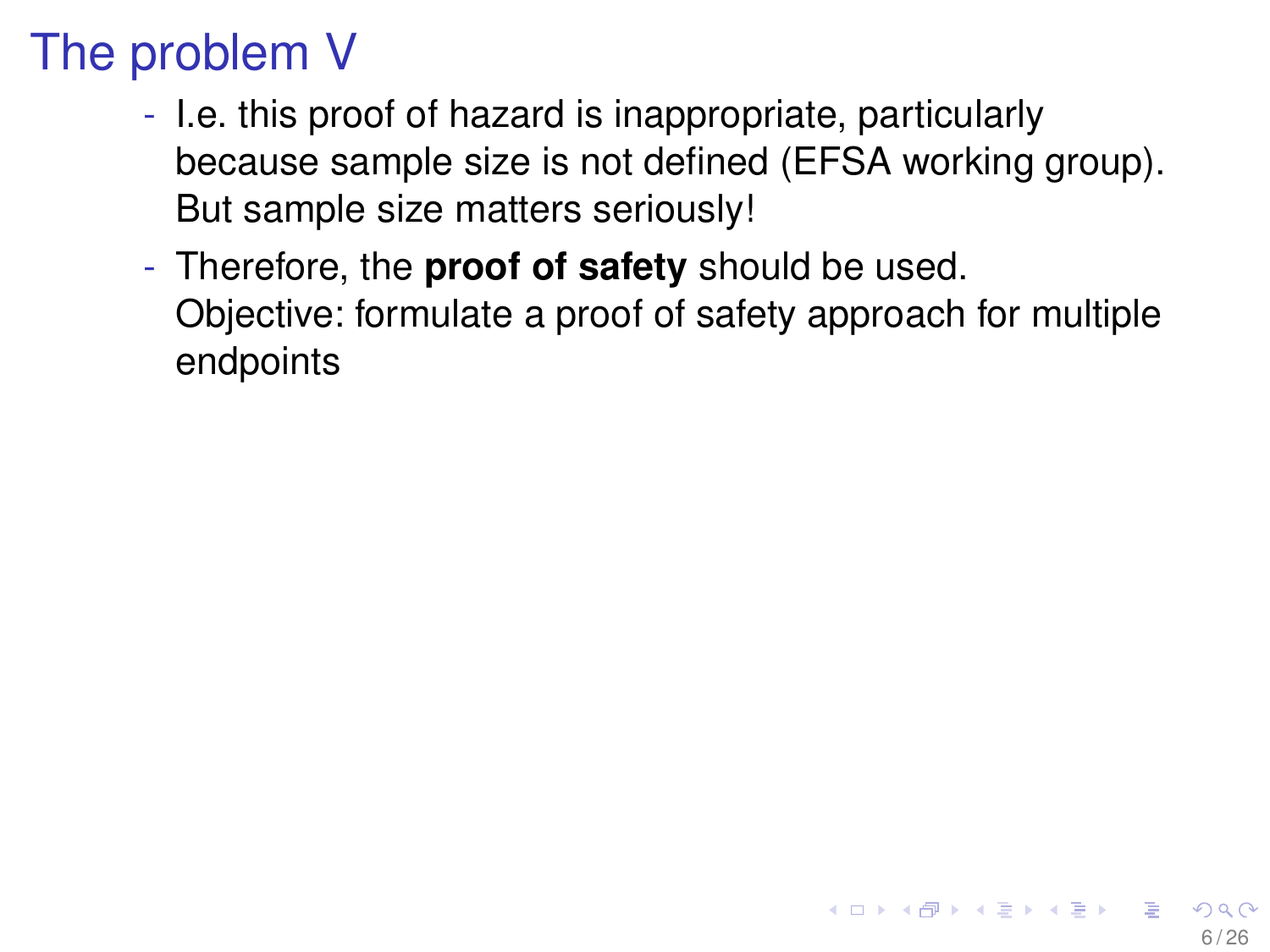## Claiming equivalence for a single endpoint I

- $\triangleright \Rightarrow$  TOST (two-one-sided-tests). IUT  $\Rightarrow$  both tests significant: a lower test **and** an upper test. Needs a-priori definition of  $\delta$
- $\triangleright$  OR: inclusion within a (1 − 2 $\alpha$ ) confidence interval. Allows post-hoc definition of what is still acceptable
- $\triangleright$  Serious mis-use of [0.8; 1.25] thresholds from AUC in common drugs (bioequivalence FDA-rule) for other (therapeutic) equivalence problems
- Even more extreme: in most cases  $\delta$  is unknown. CI-inclusion approach can be seen as transformation of the test problem into an δ threshold problem: *what can be tolerate as acceptable non-similarity?*
- $\triangleright$  Notice: NHST p-value is a transformation into a probability of Poppers falsification approach
- **But**  $\delta$  **is needed to calculated**  $n_i$  **in advance (power** approach). **KORK REPARE FROM A COLOR**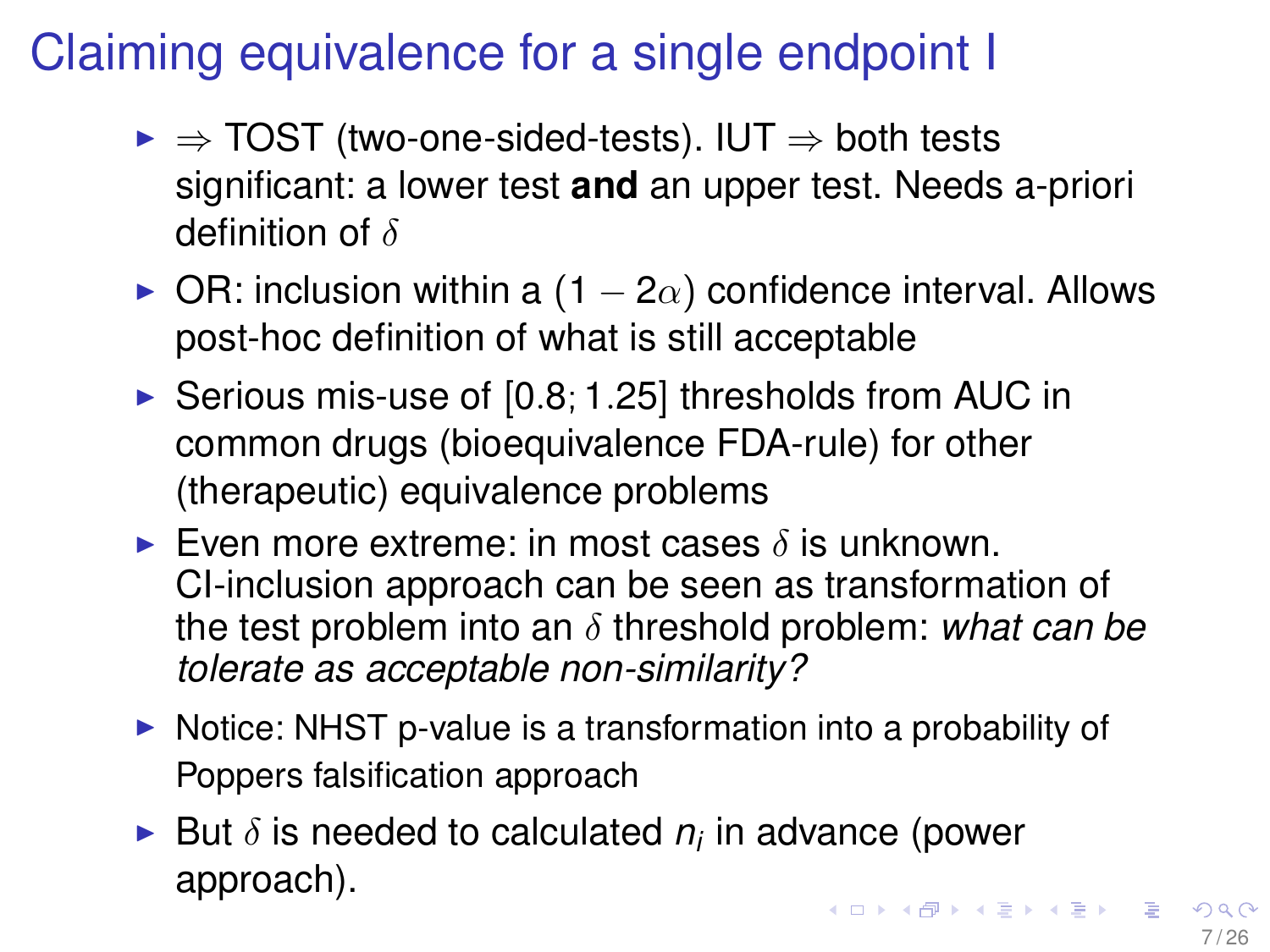#### Claiming equivalence for a single endpoint II ▶ Example: TOST for Sasabuchi test (homogeneous variances) at  $H_0 = 1$  and  $CV_{iso} = 0.25$

**library**(PowerTOST)

```
pilowvar<-power.RatioF(alpha = 0.05, theta1 = 0.5, theta2=2, theta0 = 1, CV=0.125, n=6,
pihighvar<-power.RatioF(alpha = 0.05, theta1 = 0.5, theta2=2, theta0 = 1, CV=0.25, n=6,
pilowvar08<-\text{power.RatioF}(alpha = 0.05, theta1 = 0.8, theta2=1.25, theta0 = 1, CV=0.125,
pihighvar08<-power.RatioF(alpha = 0.05, theta1 = 0.8, theta2=1.25, theta0 = 1, CV=0.25,
```
#### [1] 0.999 0.654 0.268 0.019

**Equivalence approach without**  $\delta$  **using arbitrarily**  $n_i$  **is an** insoluble problem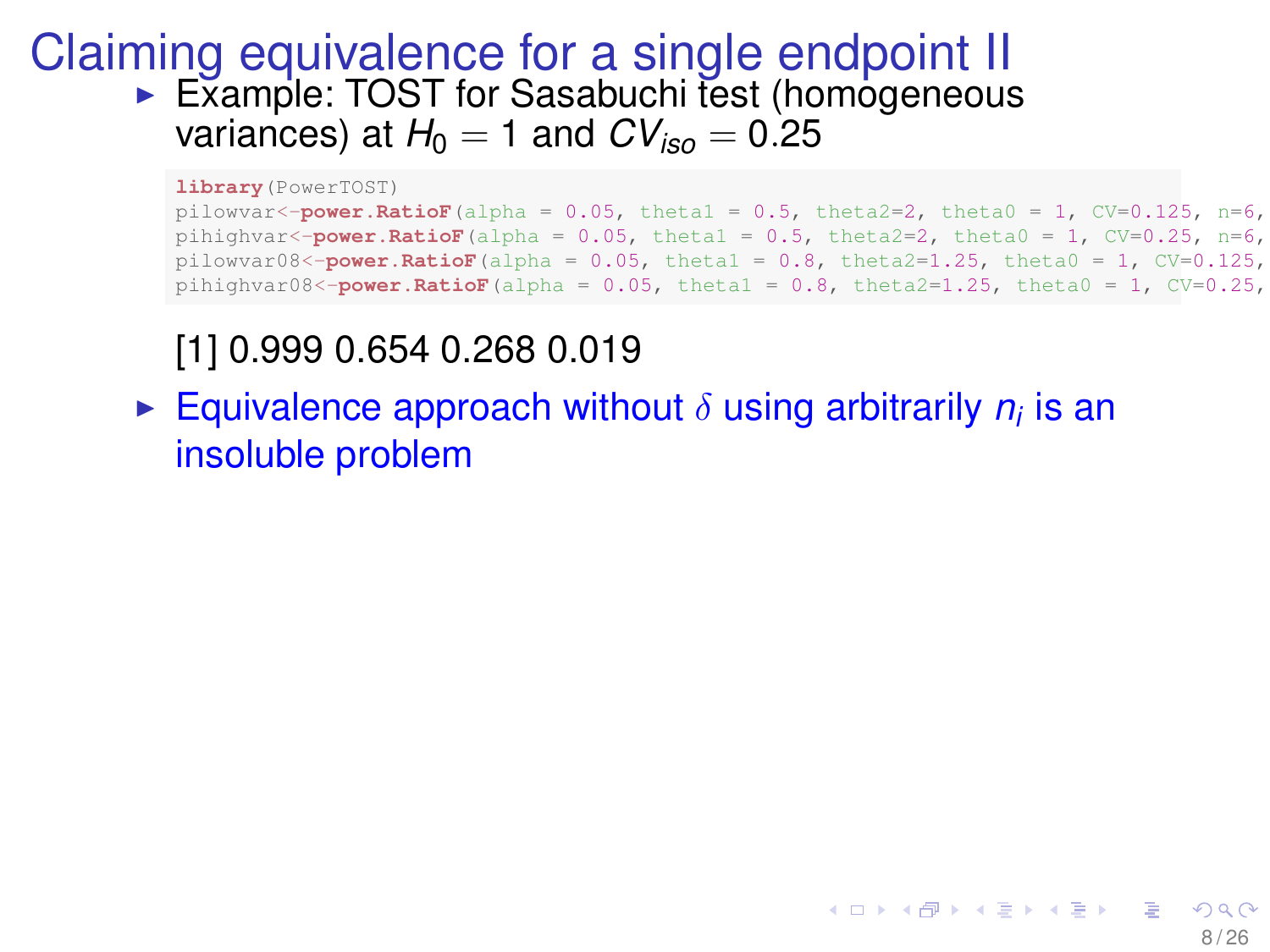## Claiming equivalence for a single endpoint III

- $\triangleright$  FDA thresholds [0.8; 1.25] are defined for a multiplicative model (whereas majority of efficacy testing uses an additive model). Advantage: dimensionlessness.
- $\triangleright$  Common approach: log-transformed data  $\Rightarrow$  t-test interval  $\Rightarrow$  backtransformation- works only if data a log-normal distributed with homogeneous variances. Otherwise serious bias may occur. Alternatives: ratio-to-control tests and confidence intervals . Using library(mratios) (Dilba, 2004)
- Two-sided hypotheses common. But, from the power perspective in field trials with extreme small sample sizes, e.g.  $n_i = 4$ , the increase of power, and hence the decrease of false negative rate, is substantial when using one-sided tests
- Most endpoints reveal a direction of harmfulness, e.g. reduction of a vitamin, reduction of non-target larvae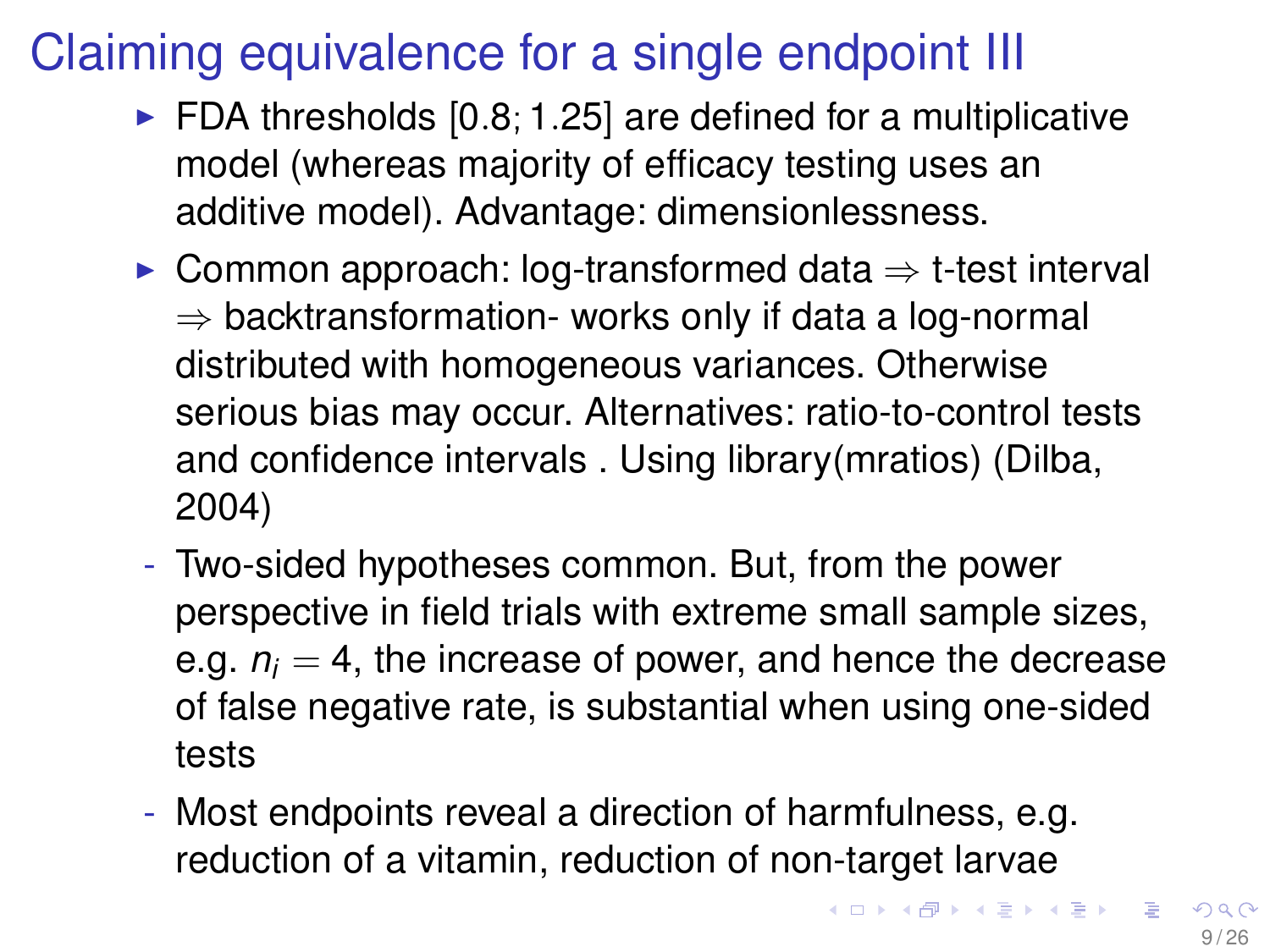#### Claiming equivalence for a single endpoint IV

- Therefore, **one-sided hypotheses** will be used primarily in the proof of safety, i.e. test on non-inferiority.
- $\triangleright$  Discussion: standarized vs. unstandarized test statistics. Considering Cohen's effect size



Abbildung : Boxplots total no. Nematocera

[1] -1.13 -0.30 0.68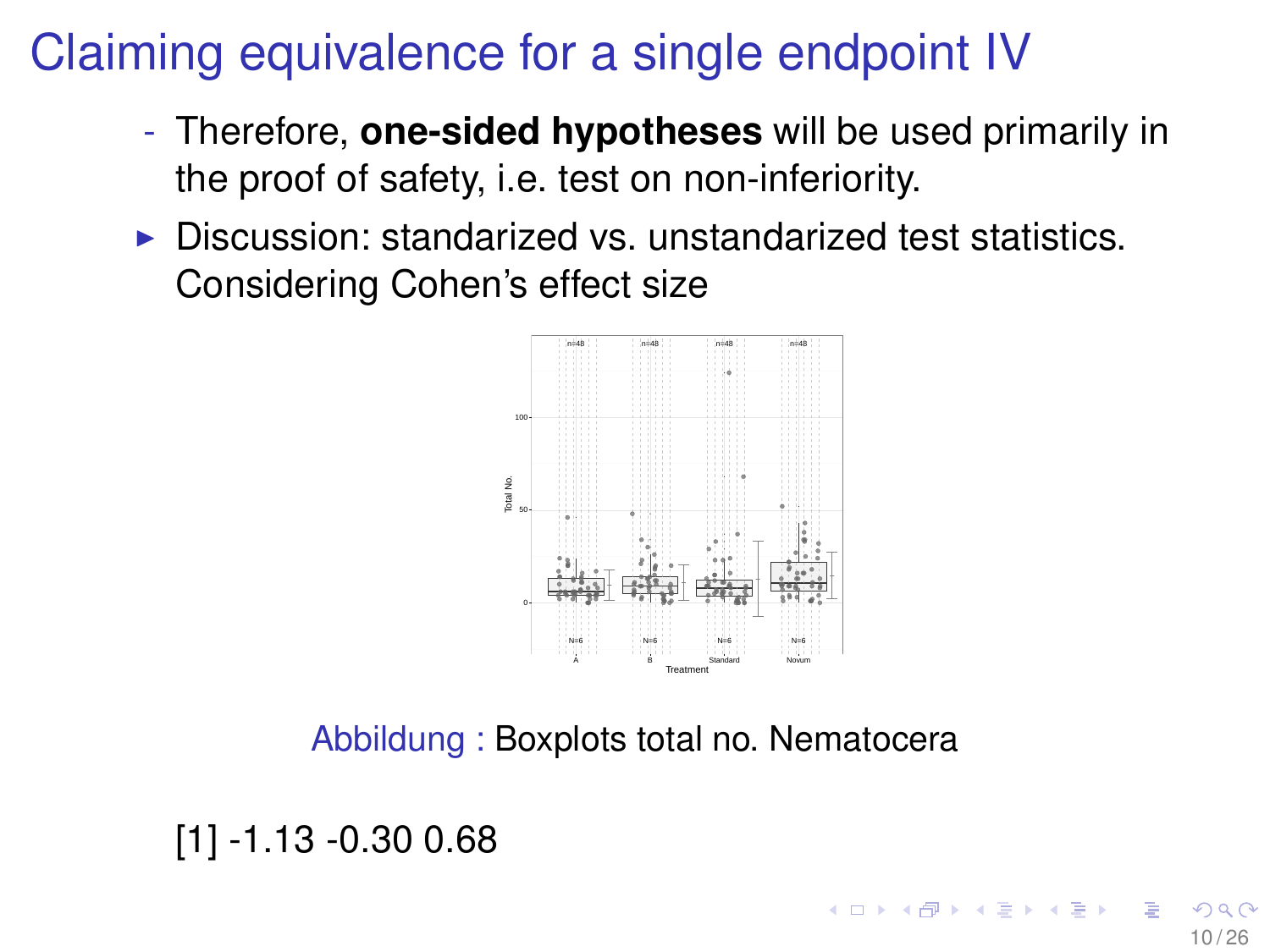## Claiming equivalence for a single endpoint V

- $\triangleright$  Cohen vs. WinProb (effect size is probability, also relative effect size). Using internal WinProb R package [1] 0.22 0.45 0.69
- $\blacktriangleright$  Test or confidence interval?
- $\triangleright$  Test on ratio-to-comparator vs. difference-to: i) ratio for lognormal endpoint, ii) ratio for nonparametric test, iii) impact of variance heterogeneity and values at detection limit
- $\triangleright$  Choice of delta: i)  $f(\sigma)$  in field trials for genotype-by-variaty interaction EFSA (Vahl and Kang 2015) ii) without relation to variance for hazard consequence, iii) in principle asymmetric, e.g. vitamins, iv) Wellek's (1993)  $\epsilon$  for Cohens effect size?
- $\triangleright$  Small sample size problem on power (Wellek table 6.2. p 104)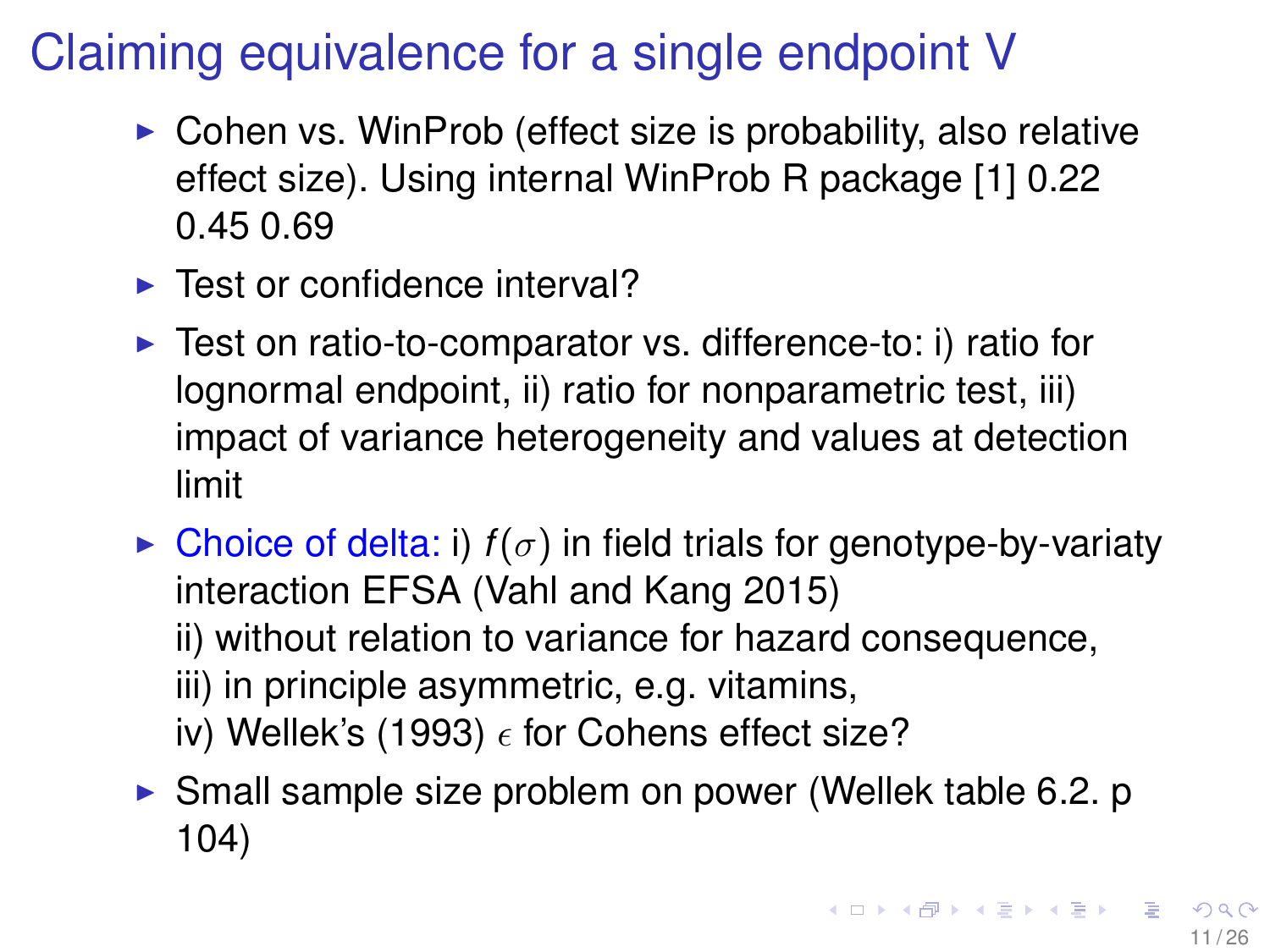#### Claiming equivalence for a single endpoint VI

**Exammary: δ depends primarily of non-variance related consequence of hazard, for multiple endpoints hard to imagine. Solution marginal** (1 − 2α) **intervals for ratio-to-comperator with posthoc interpretation of the lower and upper limits, see below**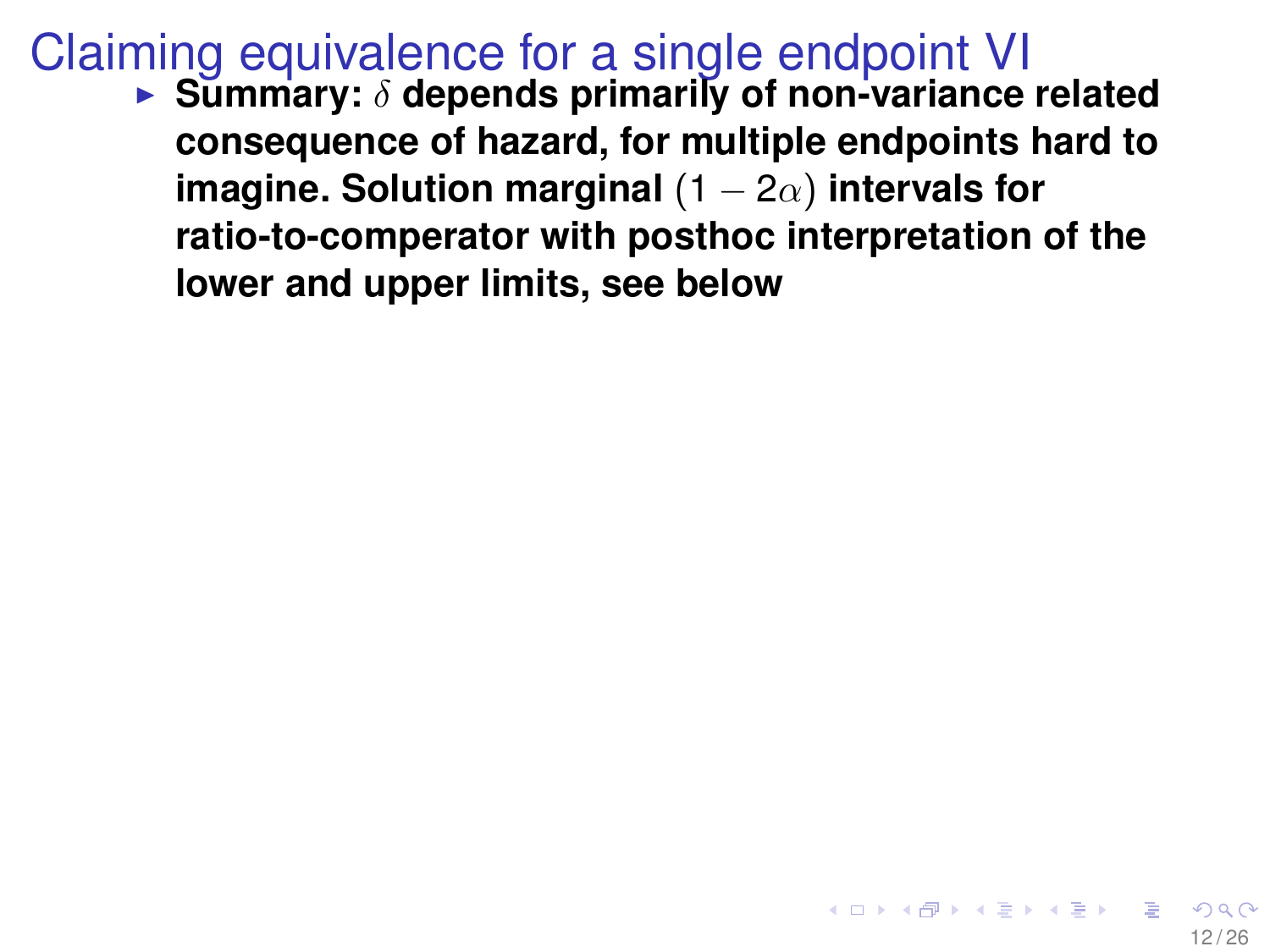#### Claiming equivalence for a single endpoint VII

Example rapseed (Oberdoerfer 2005)

| Endpoint            | CV    | My relevance score |
|---------------------|-------|--------------------|
| Total fat           | 0.041 | low                |
| Eicosenoic acid     | 0.047 | high               |
| Arachidic acid      | 0.056 | high               |
| Ash                 | 0.069 | low                |
| Linolenic acid      | 0.075 | high               |
| Cystine             | 0.12  | very high          |
| Protein             | 0.12  | low                |
| Behenic acid        | 0.12  | very high          |
| Alanine             | 0.13  | very high          |
| Arginine            | 0.13  | very high          |
| Aspartic acid       | 0.13  | very high          |
| Moisture            | 0.14  | low                |
| Total glucosinolate | 0.24  | very high          |

Tabelle : CV for different endpoints.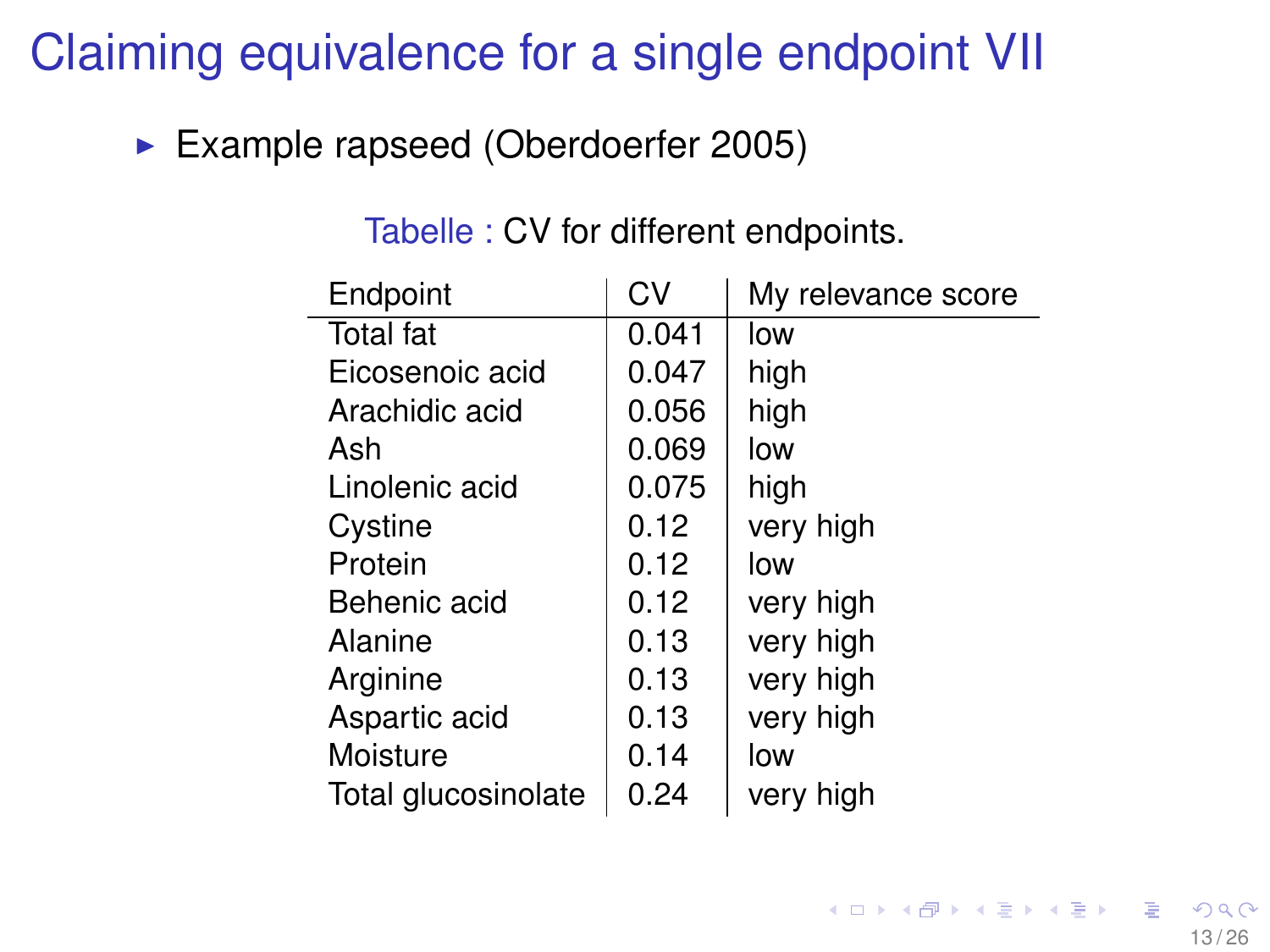#### Claiming equivalence for a single endpoint VIII

 $\triangleright$  *f*(*Variance*) can not be recommended as choice of  $\delta$ . But EFSA (van der Voet et al. 2007) proposed mixed effect model (locations, years, isogenic varieties)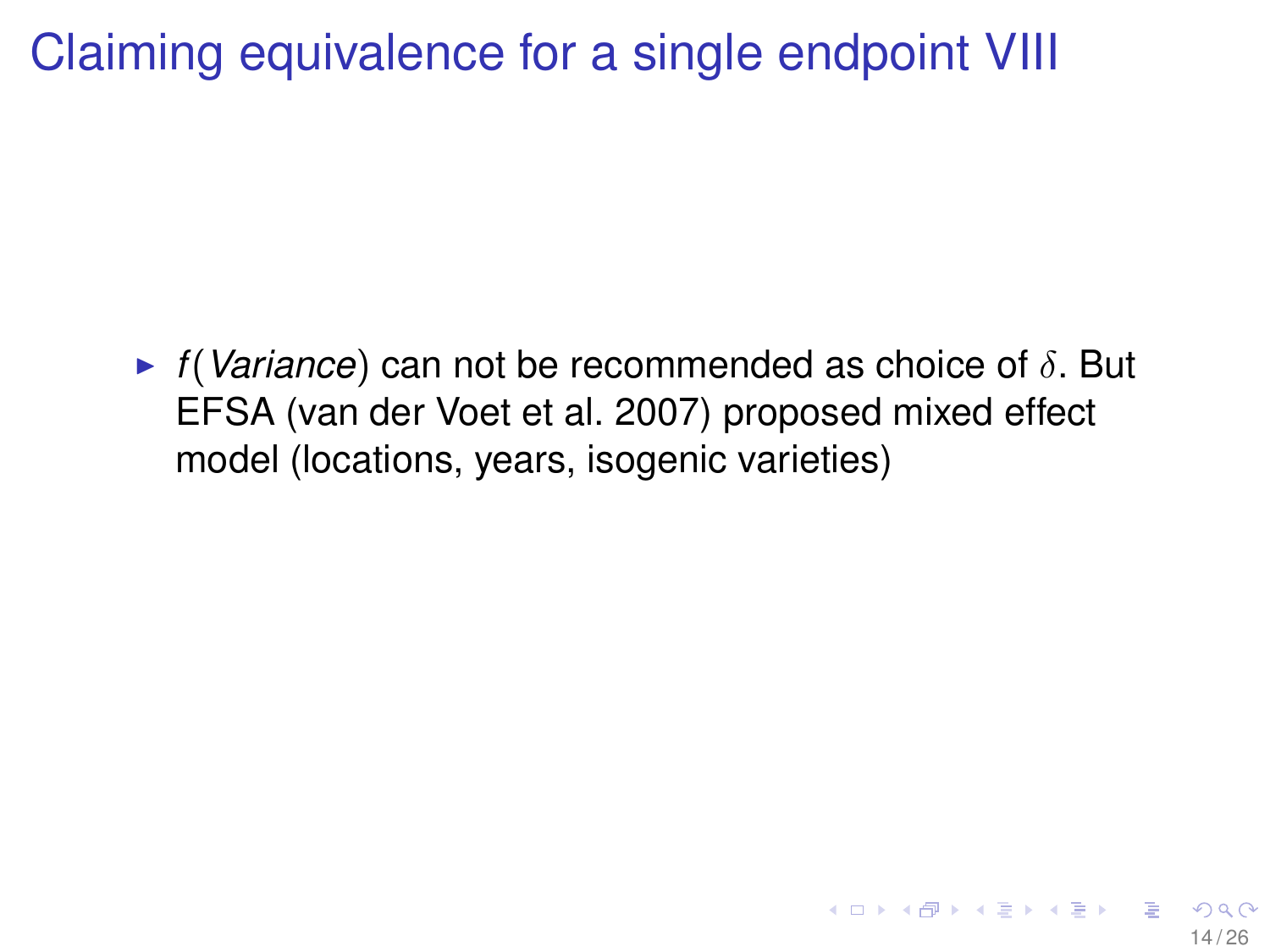#### Example for a single endpoint I

- Phytic Acid in oilseed rape seeds. Low is critical!
- Nonparametric two-sample ratio-to-comparator confidence intervals (pairwiseCI)
- If we accept about a 86% decrease as still tolerable, a harmless conclusion is possible; otherwise Phytic acid is harmfull reduced.

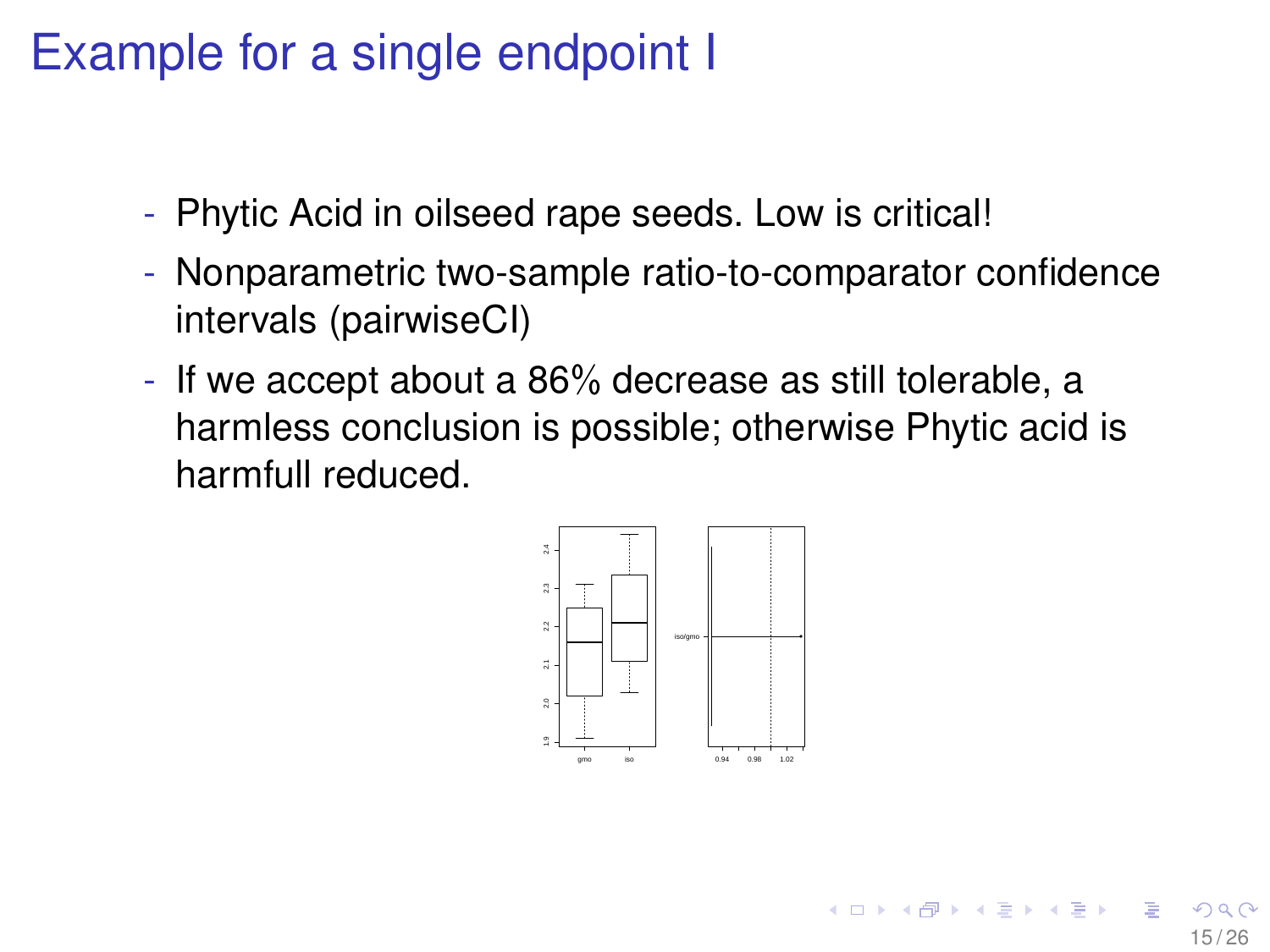#### Example for a single endpoint II

- 4 Scenarios



 $\triangleright$  Scenario b: harmfull (GMO inferior vs. isogenic) because  $\theta$  < 75% too small to accept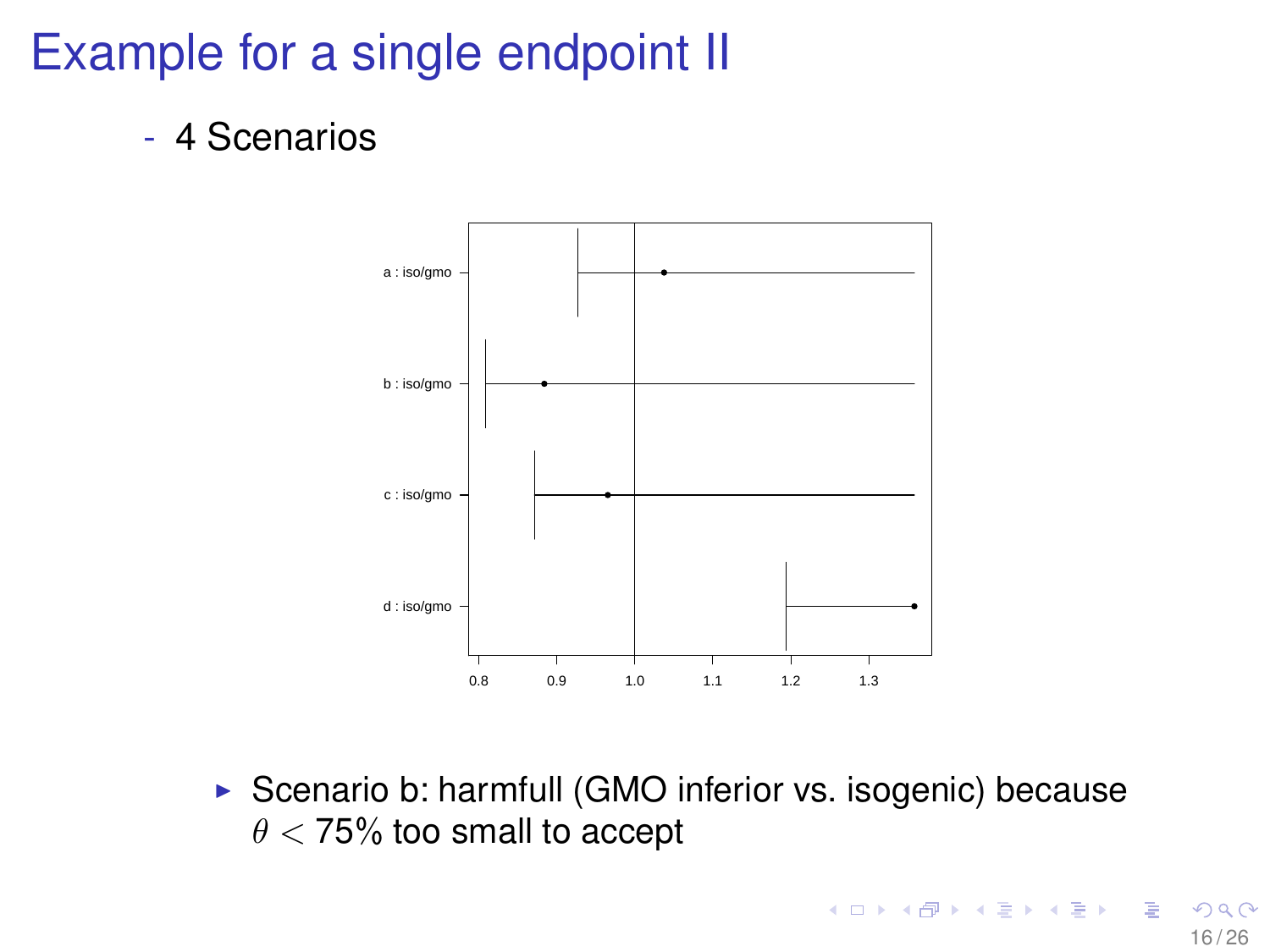#### Example for a single endpoint III

- $\triangleright$  Scenarios a and c: harmless (GMO non-inferior vs. isogenic) because lower limits large enough, e.g. above  $\theta = 80\%$ , irrespective whether the point estimator is above 1 or not
- $\triangleright$  Scenario d: harmless (GMO even superior vs. isogenic) because lower limit even above 1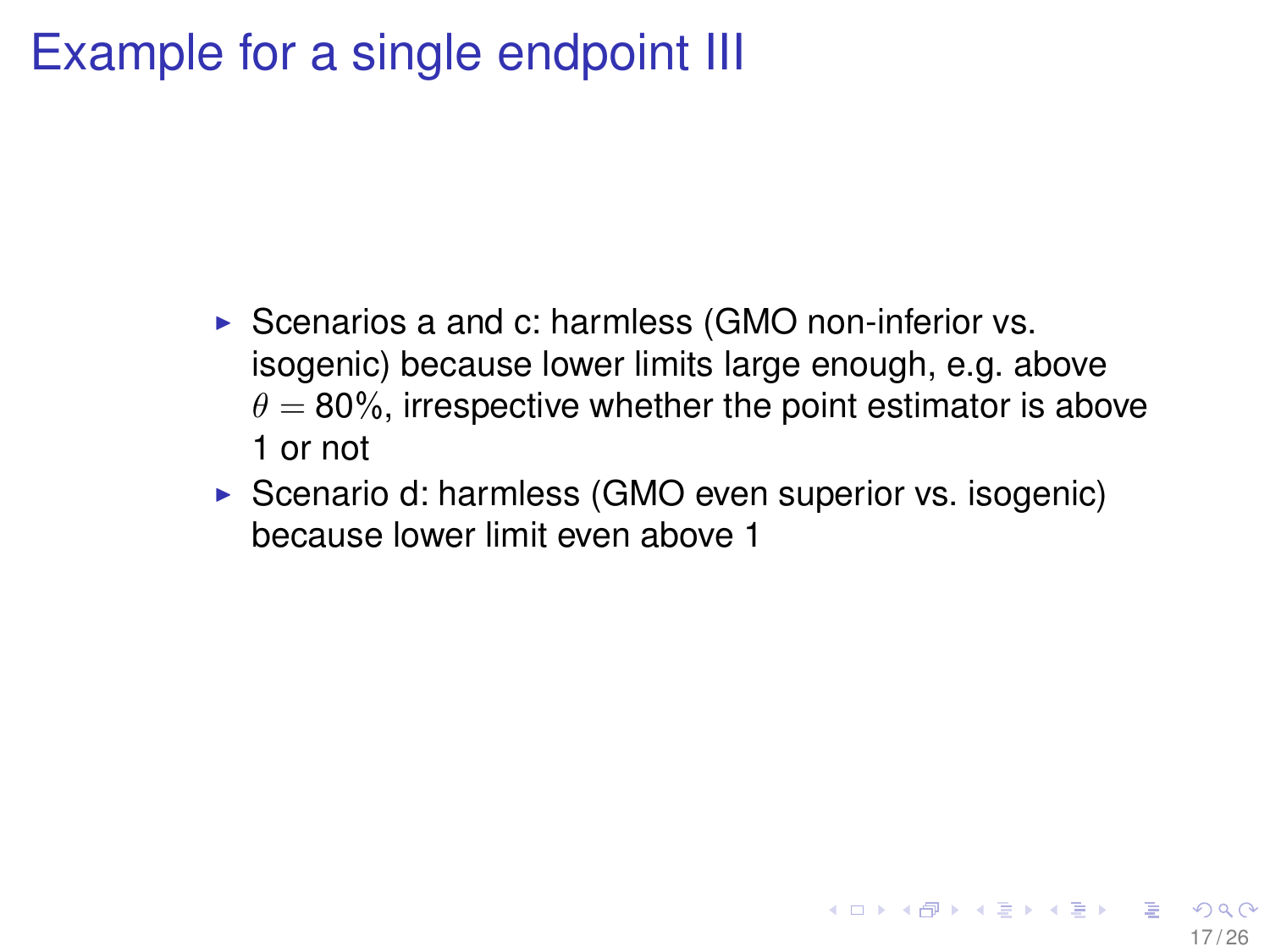#### Proof of safety for multiple endpoints I

- For the ratio to isogenic  $\mu_{GMO}/\mu_{iso}$ .
- Why is the interpretation of the acceptance threshold  $\theta$  for the ratio-to-isogenic  $\mu_{GMO}/\mu_{iso}$  more appropriate compared with those for difference-to-isogenic  $(\delta)$ : i) because the direct comparison of differently scaled multiple endpoints is possible ii) % change is easy to understand
- Notice problems: additive vs. multiplicative model, instability when mean in the isogenic control is low (given *si* , *n<sup>i</sup>* )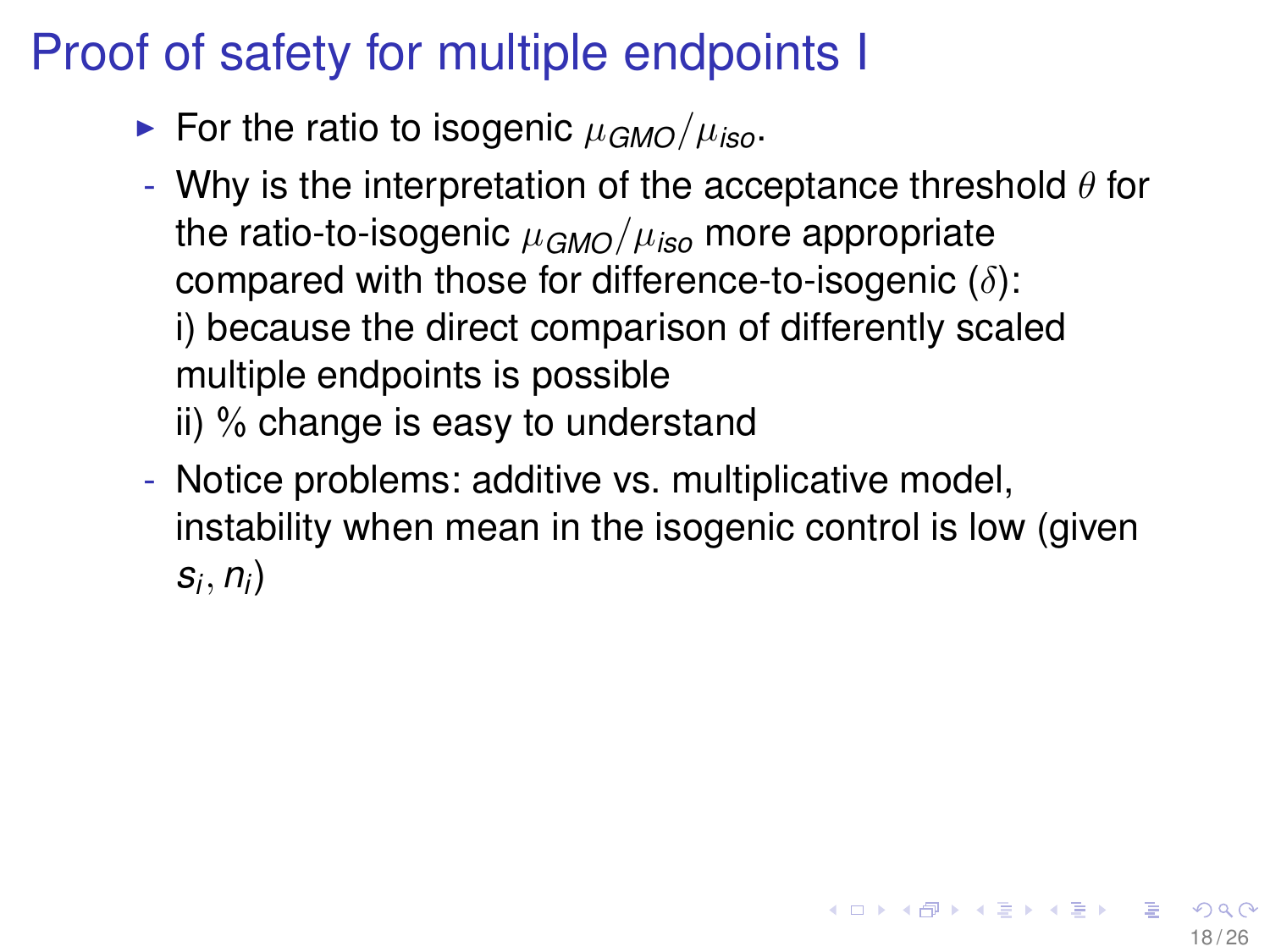#### Proof of safety for multiple endpoints II

- **Approach I:** Claiming local safety by independent analysis of each endpoint
- **Approach II:** Claiming global safety (more appropriate) *y*<sup>1</sup> AND *y*<sup>2</sup> AND...AND *y<sup>k</sup>* are safe This is an IUT, hence each elementary test can be performed at level  $\alpha$  (Hoffelder et al. 2015)
- $\triangleright$  A) Uncorrelated:

 $\textsf{eq} \Rightarrow \textit{CI}^1_{\textsf{lower}} > \delta_{\textsf{lower}}$ ANDCI $^2_{\textsf{lower}} > \delta_{\textsf{lower}}$ ANDCI $^1_{\textsf{upper}} <$  $\delta$ <sub>upper</sub>  $\mathsf{ANDCI}^2_{\textit{upper}} > \delta_{\textit{upper}}$ 

- $\blacktriangleright$  Is an IUT(IUT).
- $\triangleright$  Univariate t-distributed (1 2 $\alpha$ ) intervals.
- <sup>I</sup> B) Correlated: Bivariate t-distributed with *t*2,*R*,2−*sided*,(1−2α)
- **Properties: with increasing p and/or increasing R the** intervals become monotonic smaller that the marginal univariate intervals. Hard to accept: multivariate equivalent, but not univariate **KORKAR KERKER EL KORC**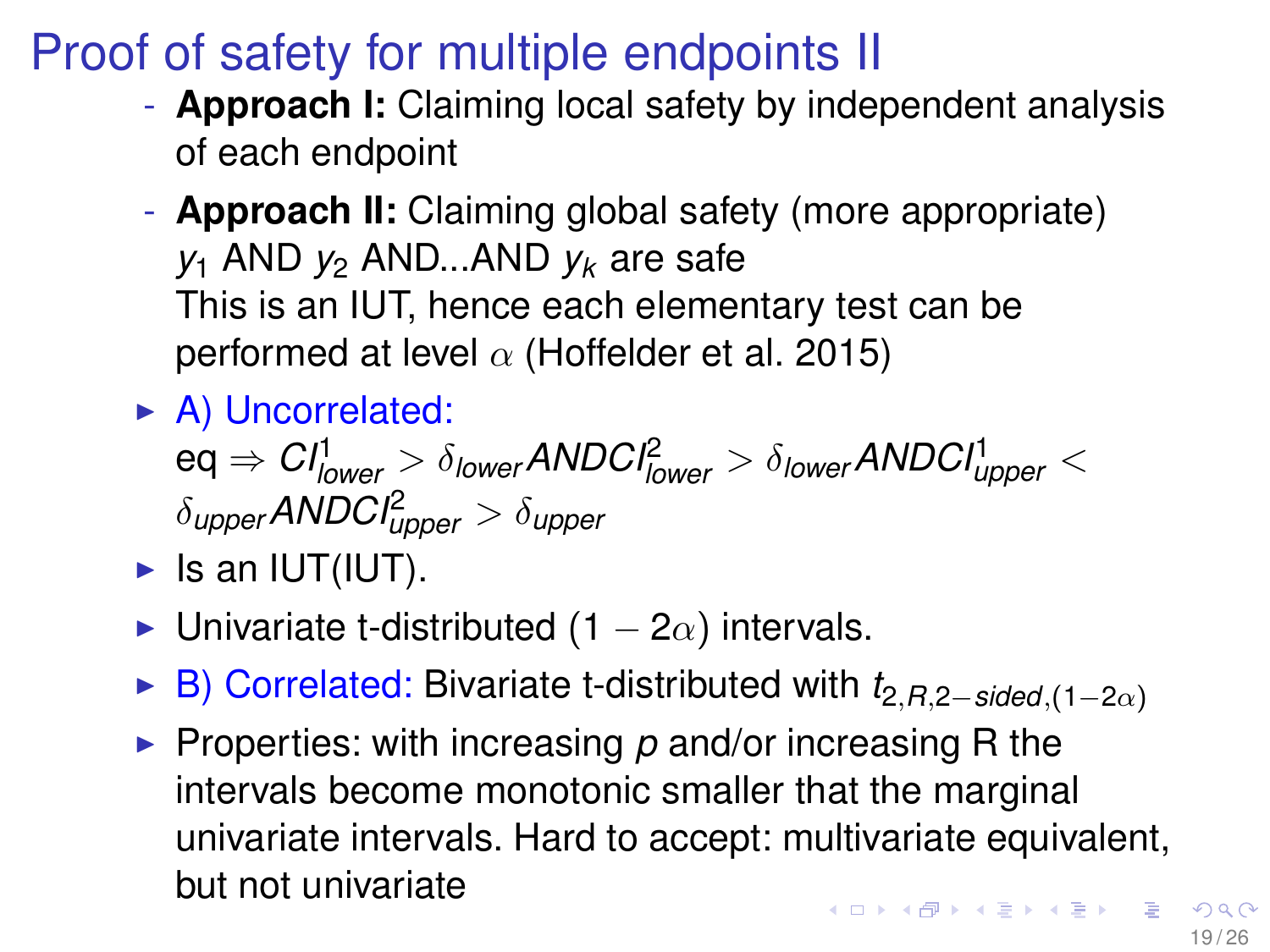#### Proof of safety for multiple endpoints III

- $\blacktriangleright$  Alternative UIT(IUT) (Hasler 2013)
- The outcome of global safety of hundreds of different endpoints is not likely in real field trials:
	- i) from a practical point of view,
	- ii) from the characteristic of the IUT: with increasing *k* the IUT becomes seriously conservative, remember *k* > 100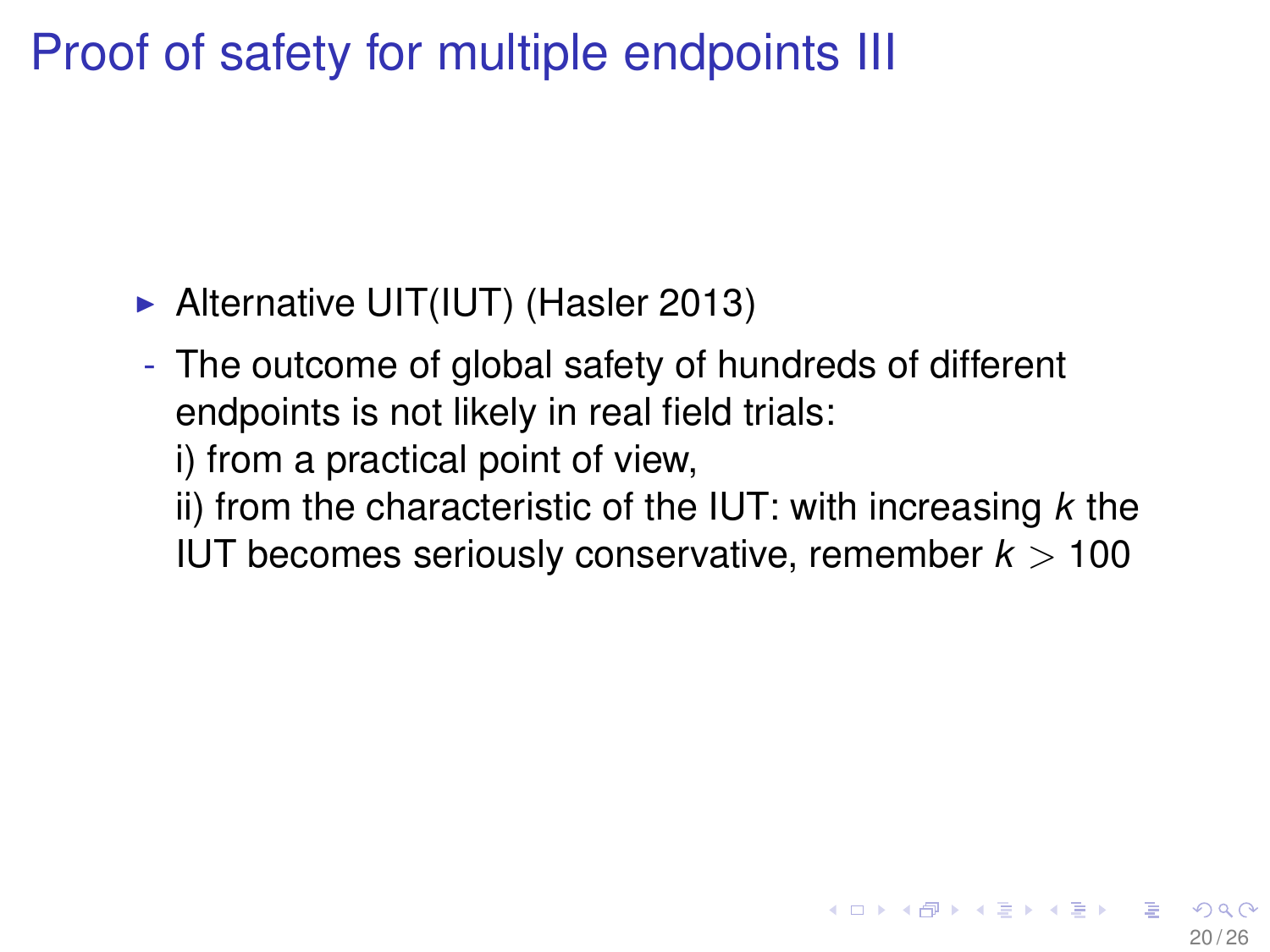#### Proof of safety for subsets of multiple endpoints I

- Stepdown approach (Quan et al., 2001) approach for three clinical endpoints, according to Hasler and Hothorn (2007): i) **In a first step**, calculate the  $(1 - \alpha)$  upper confidence limits for all *k* endpoints. If each limit is above  $\theta = 50....$ ??%CI all endpoints are at least non-inferior and harmless. The procedure stops with the claim of global safety for all endpoints.

If not, all endpoints failing this demand - say *j* - are not at least non-inferior and hence, harmful.

ii) The remaining  $(p - j)$  not decided endpoints are taken **for next step**.

Calculate  $(1 - \alpha/(j + 1))$  upper confidence limits. iii) etc.

This procedure ends with not later than the *p*-th step where the possibly last undecided endpoint comes to a conclusion using a  $(1 - \alpha/k)$ .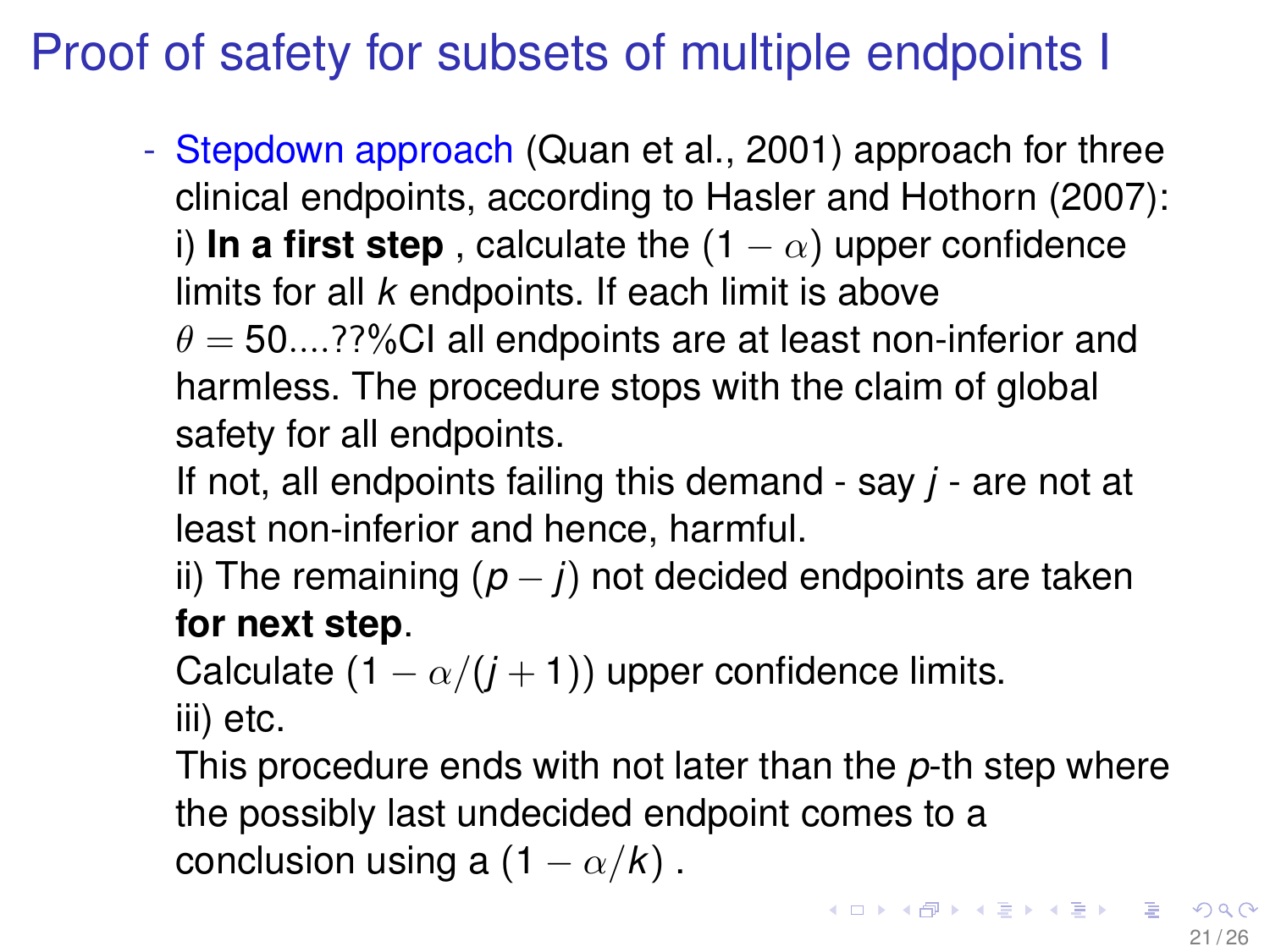#### Proof of safety for subsets of multiple endpoints II

- An example: High dose and control for females data from a 90 days feeding study (EFSA stats working group, 2007)



**Multiple endpoints 2−sided**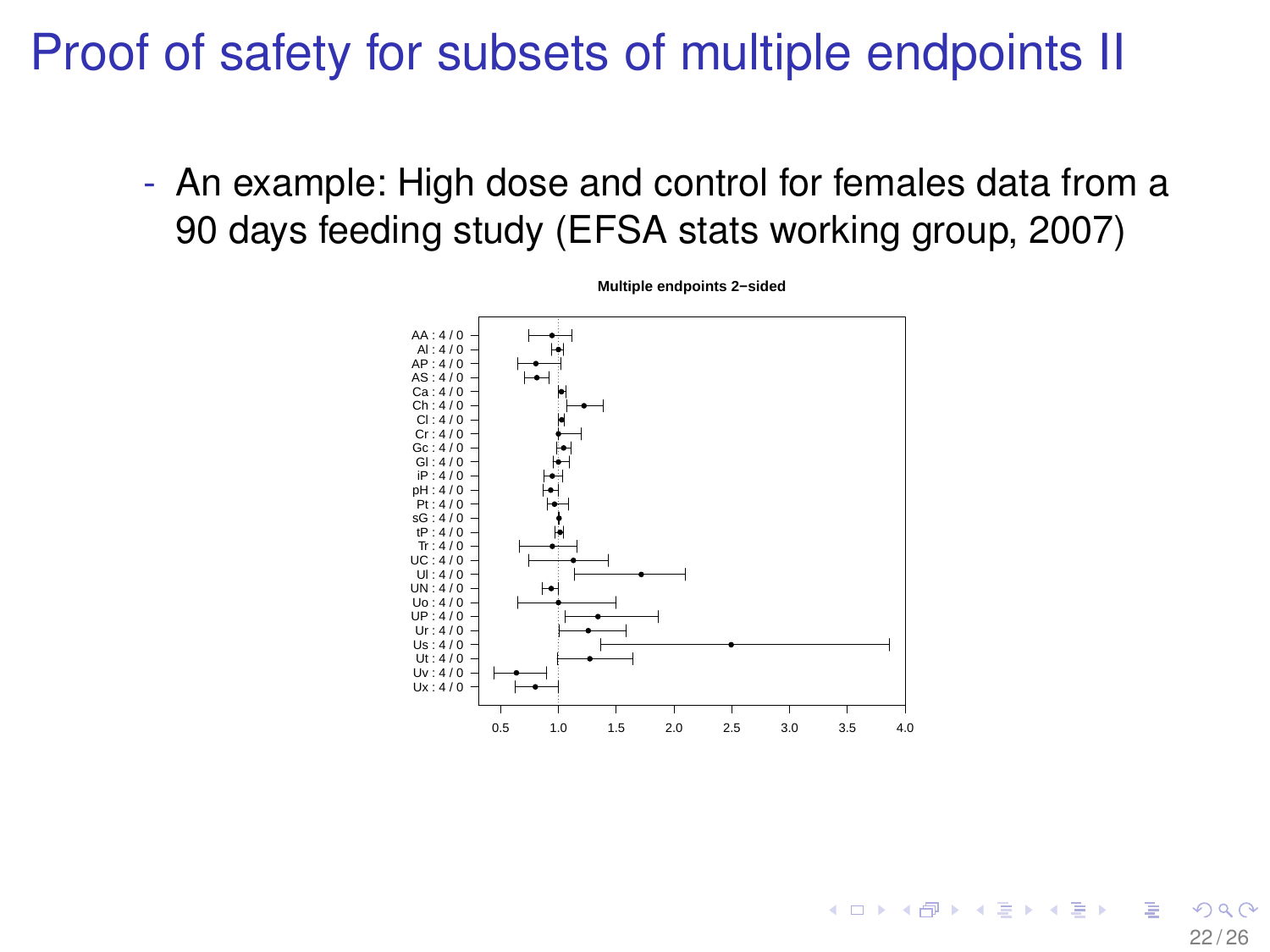Proof of safety for subsets of multiple endpoints III

- Looking at the estimated intervals we (a toxicologist and a biostatistician) may define: 2-fold change is for these endpoints still acceptable Interpretation, i.e. equivalence region [1/2; 2]
- $k = 24$  endpoints are equivalent at this stage, but three endpoints: Us, UI, Uv are not
- **Second step:** estimate IUT- $(1 \alpha/(3 + 1))$  confidence intervals for the remaining  $k - j = 21$  endpoints

23 / 26

メロトメ 御 トメ 君 トメ 君 トー 君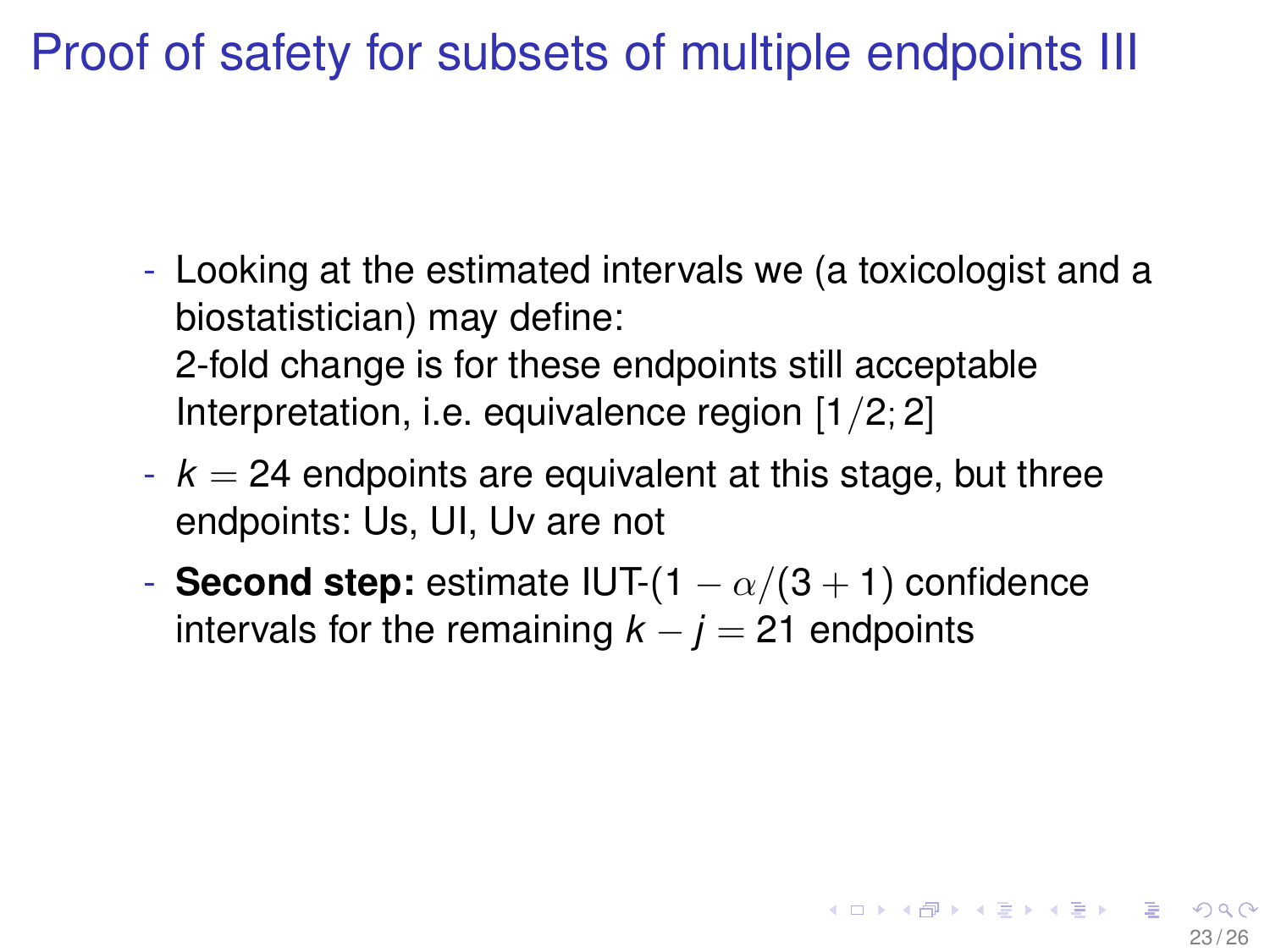#### Proof of safety for subsets of multiple endpoints IV



24 / 26

イロト イ押 トイヨ トイヨト

**First subset**

- These 21 endpoints are equivalent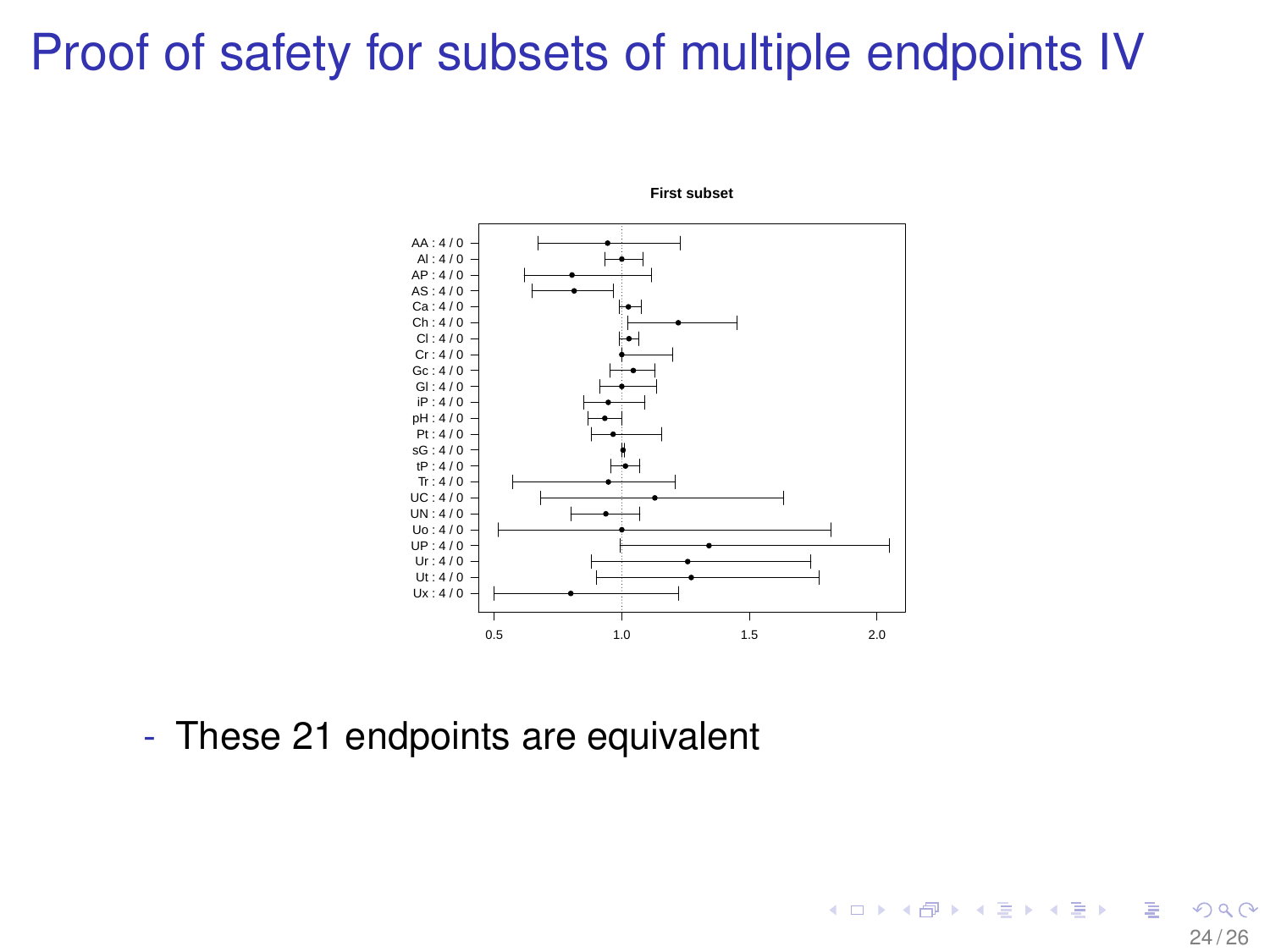#### Conclusions I

- $\triangleright$  Proof of safety is a serious challenge for novel food trials with multiple endpoints
- $\blacktriangleright$  Neither a relevance-related endpoint-specific choice of  $\delta_i$  is available, nor a power approach (to determine *n<sup>i</sup>* ). Therefore: a global (or partial) **test** on safety is unrealistic
- $\triangleright$  Despite of all problems: the non-significance of a common t-test as a criterion for harmlessness for each individual endpoint should be avoided at all